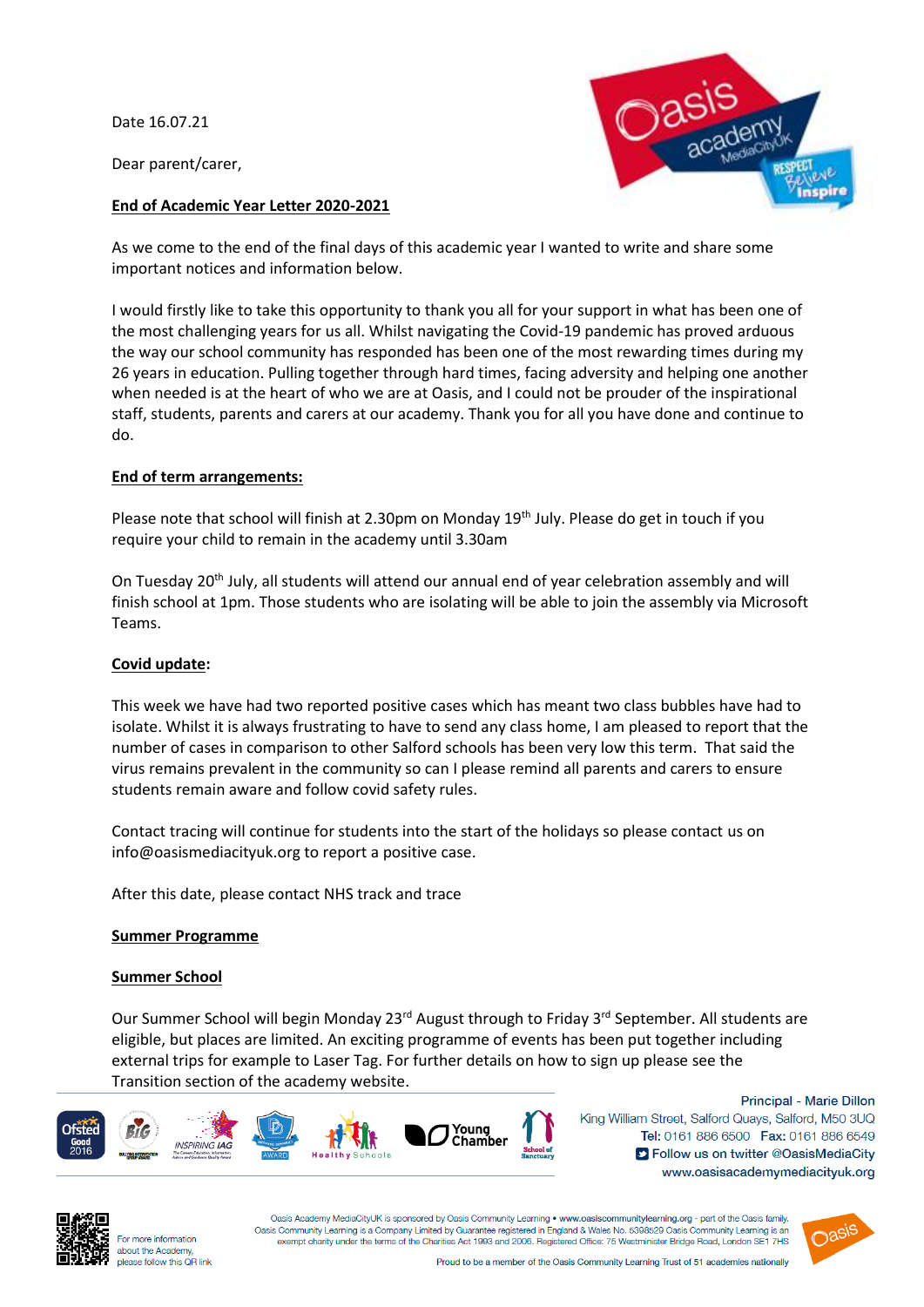

### **Sayo and Sparky Summer Holiday Club**

Oasis Hub MediaCityUK are teaming up with Salford Community Leisure to bring you the Sayo and Sparky Summer Holiday Club running Monday-Thursday for 4 weeks from Monday 26th July – Thursday 19th August 2021. There will be sports activities like football, basketball and kwik cricket, as well as arts and crafts and a FREE hot lunch is included. [Book online today!](https://summer21-oasis.eventbrite.co.uk/) You can book your child onto the full week (Monday to Thursday) or onto individual days. Places are limited and prebooking is required. For more information please contact [sayosparky@scll.co.uk.](mailto:sayosparky@scll.co.uk)

### **Youth Club**

Our Friday Night Youth Club is back for its official reopening on Friday 23<sup>rd</sup> July and will run all summer. Come along each week for an evening of gaming, cooking, pool and sports. We have 2 sessions running: Yr. 6-8 at 5-6:30pm and Yr. 9-11 6:30-8pm. Contact [Nathan.Reilly@oasismediacityuk.org](mailto:Nathan.Reilly@oasismediacityuk.org) for more info and check out th[e hub website](http://www.oasishubmediacityuk.org/) and social media (@mediacityhub) for updates.

### **Talk English Café is back on Friday 23rd July!**

Do you want to improve your English? Come and practise speaking English with others at our friendly and welcoming Café. All are welcome! Due to restrictions numbers are limited and are first come first served. Follow our social media (@mediacityhub) for regular updates or contact Rev Ruth for more information on 07811 859706 or Ruth. Watson@oasismediacityuk.org

### **Start of School September 2021**

Students will return to the academy on **Monday 6th September**. Due to the Covid pandemic we are currently working through the latest Department for Education guidance and will send a more detailed letter to you during the summer break.

This will outline students start times, entrance and exit routines etc for next year.

# **Testing for all students will commence from Thursday 2nd September prior school start, consent forms will be sent to all parents in addition to appointment times for the test.**

### **Uniform**

All students are expected to return to the academy in September in full uniform. Uniform must be worn according to the academy uniform policy but can I remind parents and carers of the following uniform expectations that all students are expected to follow:

- Black blazer with Academy badge is compulsory and must be worn at all times
- Black tailored trousers or black pleated skirt must be worn see below
- Skinny trousers, tight fitting skirts or leggings are not permitted, and skirts must not be rolled up at the waist



Principal - Marie Dillon King William Street, Salford Quays, Salford, M50 3UQ Tel: 0161 886 6500 Fax: 0161 886 6549 S Follow us on twitter @OasisMediaCity www.oasisacademymediacityuk.org



For more information about the Academy, please follow this OR link

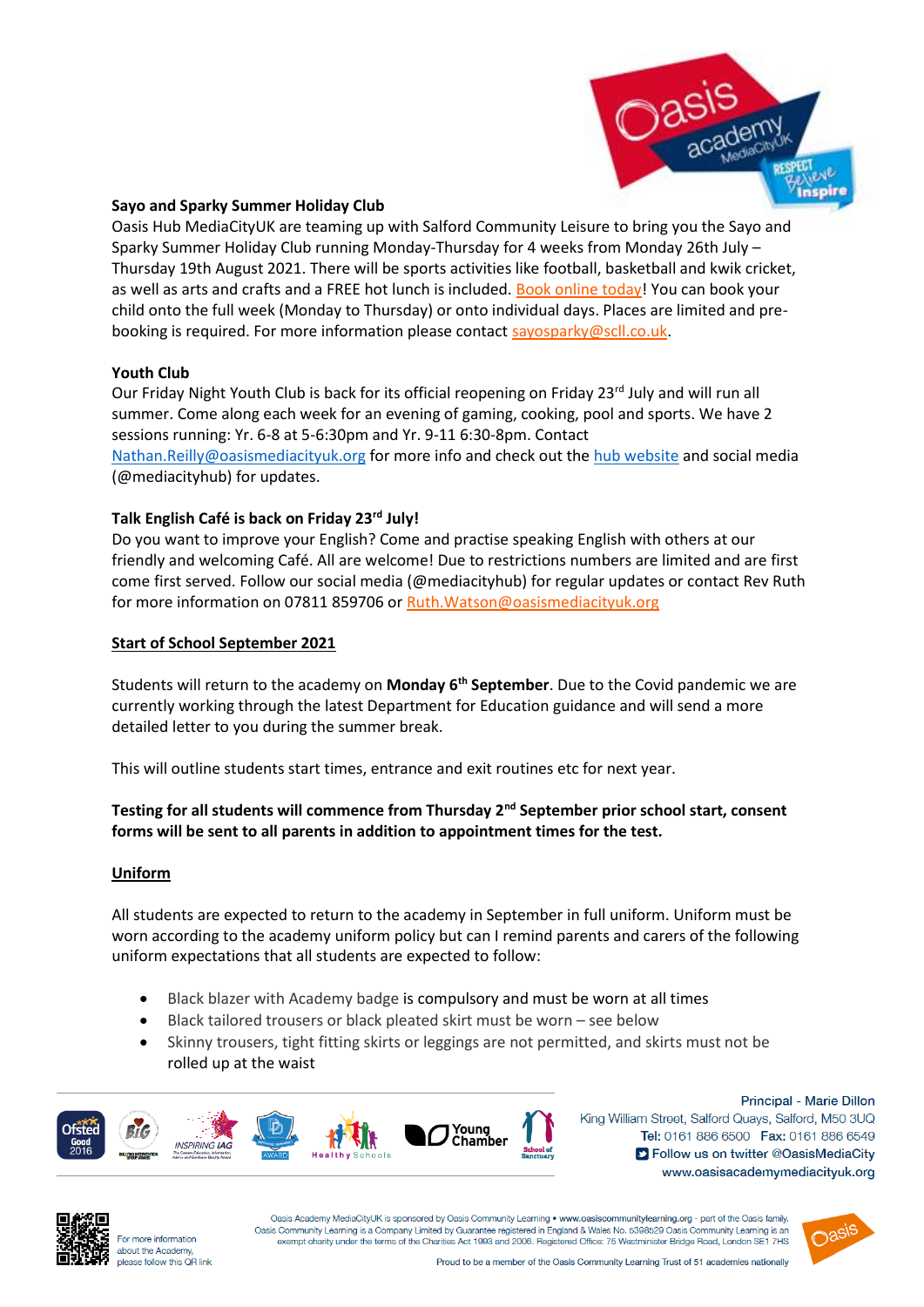

- Academy tie
- White shirt (short or long sleeved)
- **Black flat-heeled shoes (no boots)**
- Students may wear one pair of gold or silver studs in the lower lobe and a wristwatch but all other forms of jewellery are forbidden. If your child is planning on having any visible piercings, please ensure they are done in plenty of time for the completion of the healing process, as they will be asked to remove all jewellery on their return to the Academy in September. Facial piercings, including tongue piercings are forbidden.
- False/acrylic and painted nails are not permitted. False eyelashes are not permitted
- Only natural hair colours are acceptable, no tramlines or extreme hairstyles will be permitted. Headband and bobbles should be black and hair must be kept tidy

Thank you for your support with our expectations which help focus our students on selfmanagement and control

### **Oasis School Skirt**

From September our compulsory uniform items have been updated to include girls school skirts. For those students who choose to wear a skirt, Oasis MediaCity skirts can now be purchased from Nicks Schoolwear on Salford precinct.

**Other types of black skirts are no longer permitted in the academy**

### **Electronic devices/Mobile phone policy**

Oasis Media City UK has a zero policy for electronic devices/ mobile phones. Students are therefore discouraged from bringing mobile phones to the Academy. Evidence-based research suggests that the majority of bullying and cyber bullying incidents are due to the use of social media via mobiles and electronic gadgets.

Mobile phones must not be seen or heard at any time, inside or outside the Academy building. They must be switched off and stay inside students' bags. If a phone is seen or heard, it will be confiscated and the student given a 30-minute detention. The phone is then stored securely in the main office and is only returned following contact with parents or carer.

If you need to get in contact with your child during the school day, please contact the Academy by telephone on 0161 8866500 or email on info@oasismediacityuk.org.



Principal - Marie Dillon King William Street, Salford Quays, Salford, M50 3UQ Tel: 0161 886 6500 Fax: 0161 886 6549 S Follow us on twitter @OasisMediaCity www.oasisacademymediacityuk.org



For more information about the Academy, please follow this OR link